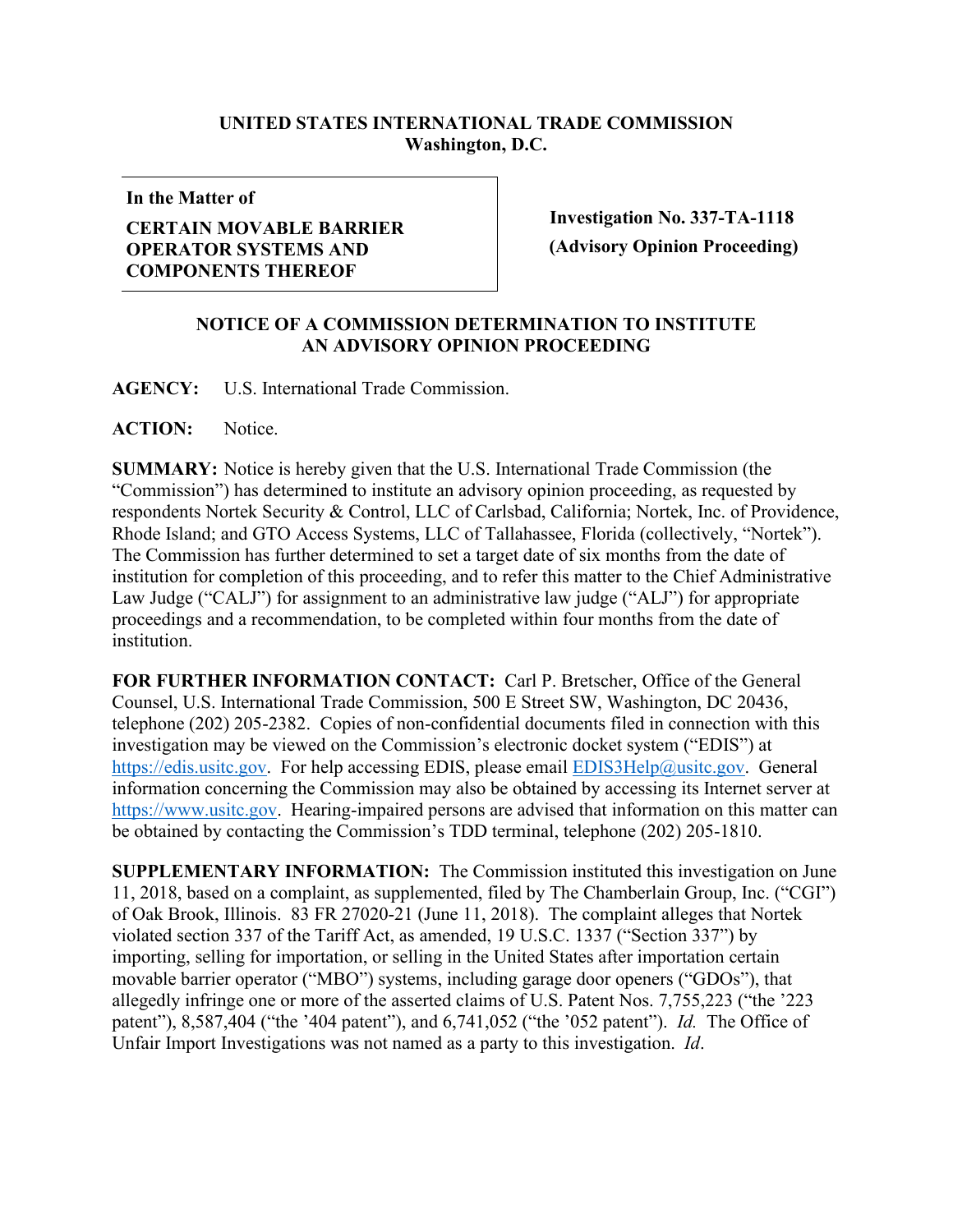On December 12, 2018, CGI filed an opposed motion for summary determination that it satisfied the economic prong of the domestic industry requirement. On June 6, 2019, the presiding ALJ issued a notice advising the parties that the motion would be granted and a formal written order would follow. Order No. 26 (June 6, 2019).

On November 25, 2019, the ALJ issued Order No. 38, granting CGI's motion for summary determination that its investments in labor and capital were "significant" and satisfied the economic prong of the domestic industry requirement under 19 U.S.C. 1337(a)(3)(B). Order No. 38 (Nov. 25, 2019). Order No. 38 denied summary determination with respect to CGI's investments in plant and equipment under 19 U.S.C. 1337(a)(3)(A). *Id*.

On the same date, the ALJ issued the final Initial Determination on Violation of Section 337 ("Final ID") and Recommended Determination on Remedy and Bond ("RD"), finding no violation of Section 337 because the asserted claims of the '223 and '404 patents are not infringed and the asserted claim of the '052 patent is invalid.

On February 19, 2020, the Commission issued a notice of its determination to review Order No. 38 and to partially review the Final ID with respect to certain issues relating to each of the three asserted patents. 85 FR 10723-26 (Feb. 25, 2020).

On April 22, 2020, the Commission affirmed there is no violation with respect to the '404 and '052 patents. Comm'n Notice at 3 (April 22, 2020). The Commission also vacated Order No. 38 and remanded the economic prong issue to the presiding ALJ for further proceedings, while the Commission continued to review issues relating to the '223 patent. *Id*.; Order Vacating and Remanding Order No. 38 (April 22, 2020) ("Remand Order").

On July 10, 2020, the ALJ issued a Remand Initial Determination ("Remand ID"), finding that CGI made significant investments in plant and equipment and labor and capital sufficient to satisfy the economic prong of the domestic industry requirement under both Sections  $337(a)(3)(A)$  and (B) (19 U.S.C. 1337(a)(3)(A), (B)), respectively. Remand ID (July 10, 2020). On September 9, 2020, the Commission determined to review the Remand ID. 85 FR 57249-51 (Sept. 15, 2020).

On December 3, 2020, the Commission determined that Nortek violated Section 337 by way of infringing claims 1 and 21 of the '223 patent. The Commission issued a limited exclusion order and cease and desist orders against Nortek and imposed a bond in the amount of 100 percent of the entered value of the covered products during the period of Presidential review.

On December 18, 2020, Nortek filed the subject request for an advisory opinion that GDOs that allegedly operate their obstacle detectors at a constant energy level do not infringe asserted claims 1 or 21 of the '223 patent, and thus are not covered by the remedial orders. CGI filed its opposition to Nortek's request on December 30, 2020.

On January 7, 2021, Nortek filed a motion seeking leave to file a reply to CGI's opposition. On January 11, 2021, CGI opposed Nortek's motion. The Commission has determined to deny Nortek's motion.